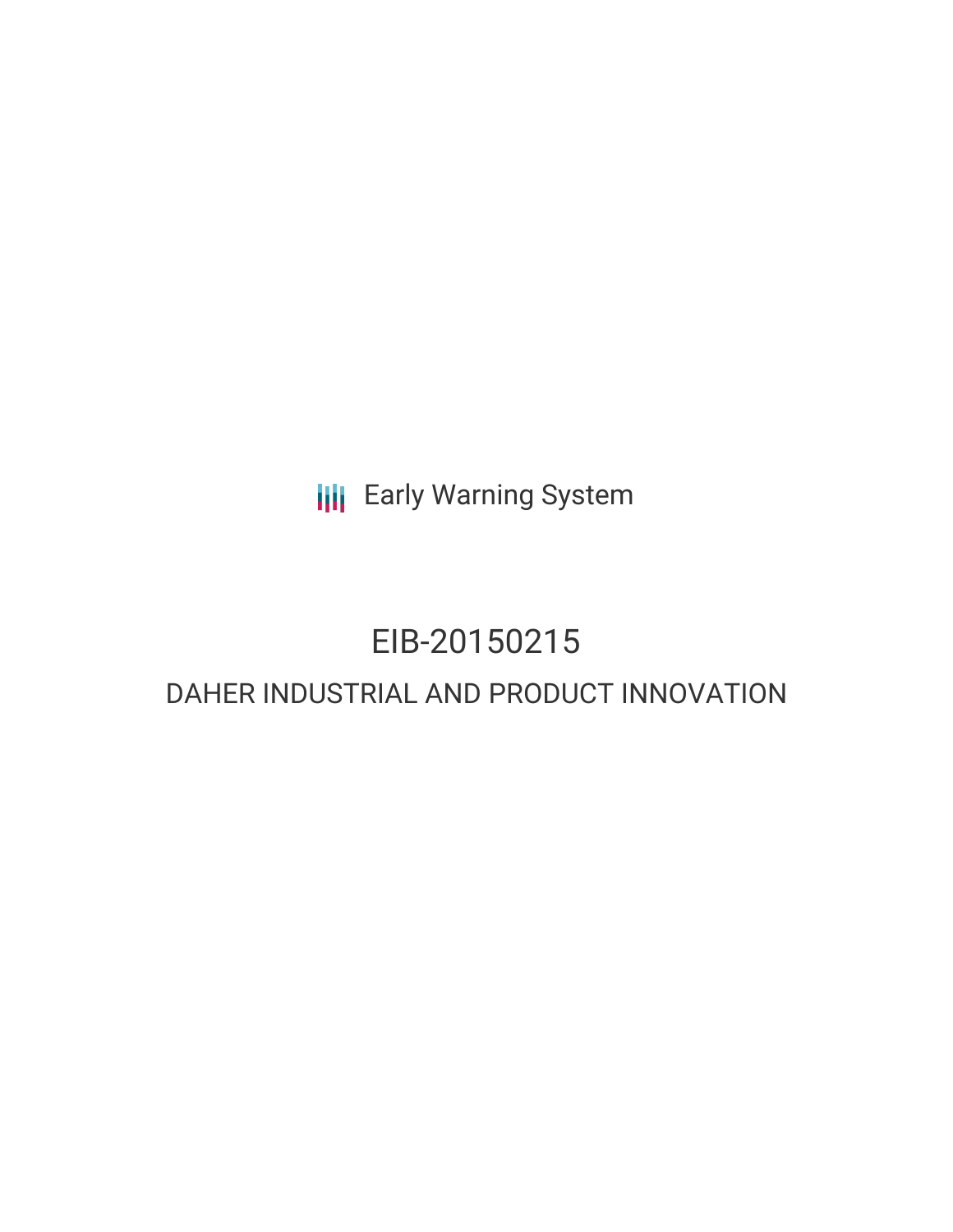

### **Quick Facts**

| <b>Countries</b>               | France                         |
|--------------------------------|--------------------------------|
| <b>Financial Institutions</b>  | European Investment Bank (EIB) |
| <b>Status</b>                  | Approved                       |
| <b>Bank Risk Rating</b>        | U                              |
| <b>Voting Date</b>             | 2016-09-20                     |
| <b>Borrower</b>                | <b>DAHER</b>                   |
| <b>Sectors</b>                 | Industry and Trade, Transport  |
| <b>Investment Type(s)</b>      | Loan                           |
| <b>Investment Amount (USD)</b> | \$67.29 million                |
| <b>Project Cost (USD)</b>      | \$219.82 million               |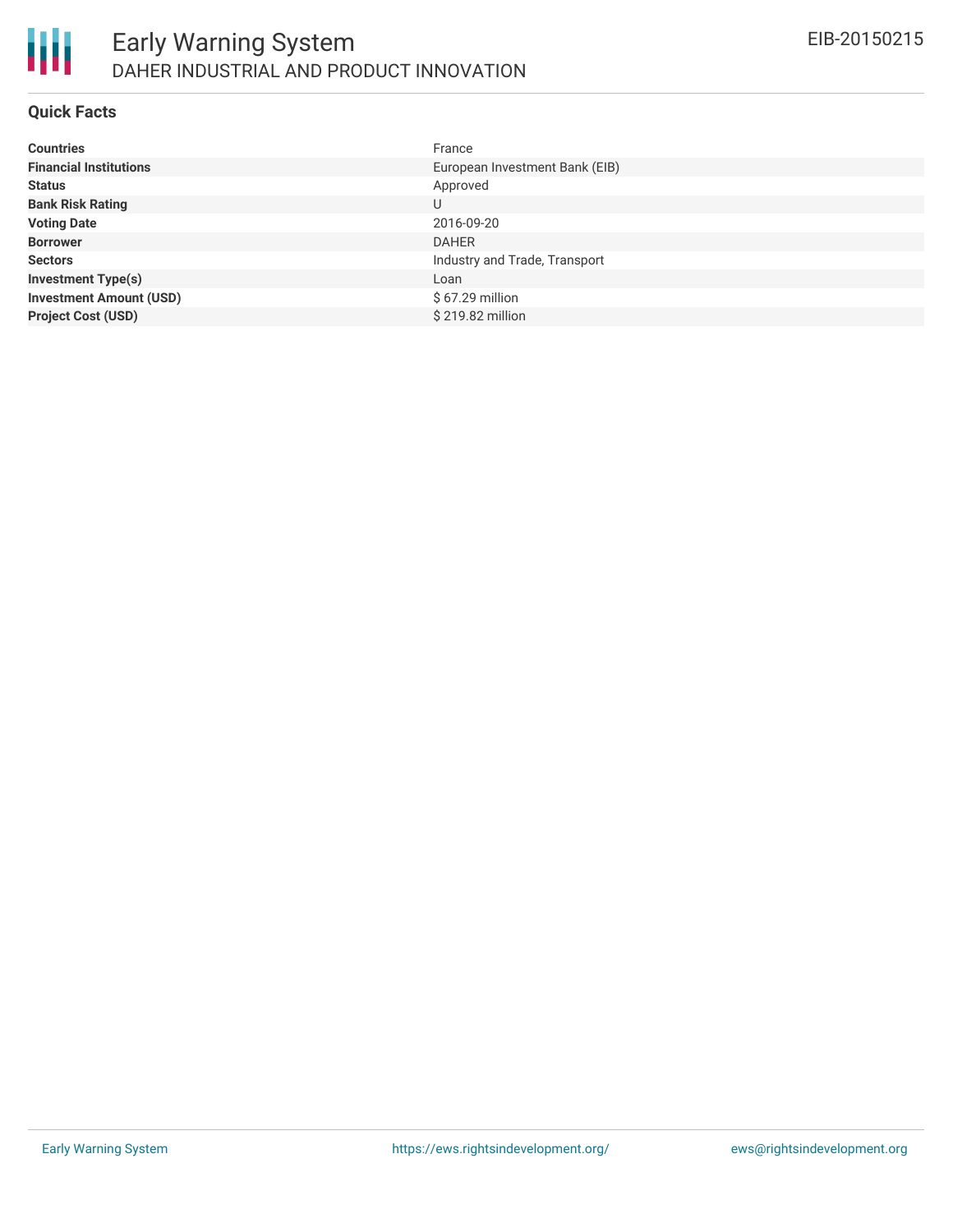

### **Project Description**

This project finances research, development and innovation activities related to the development of new materials and components for aircrafts, including external doors, fuselage and wing elements.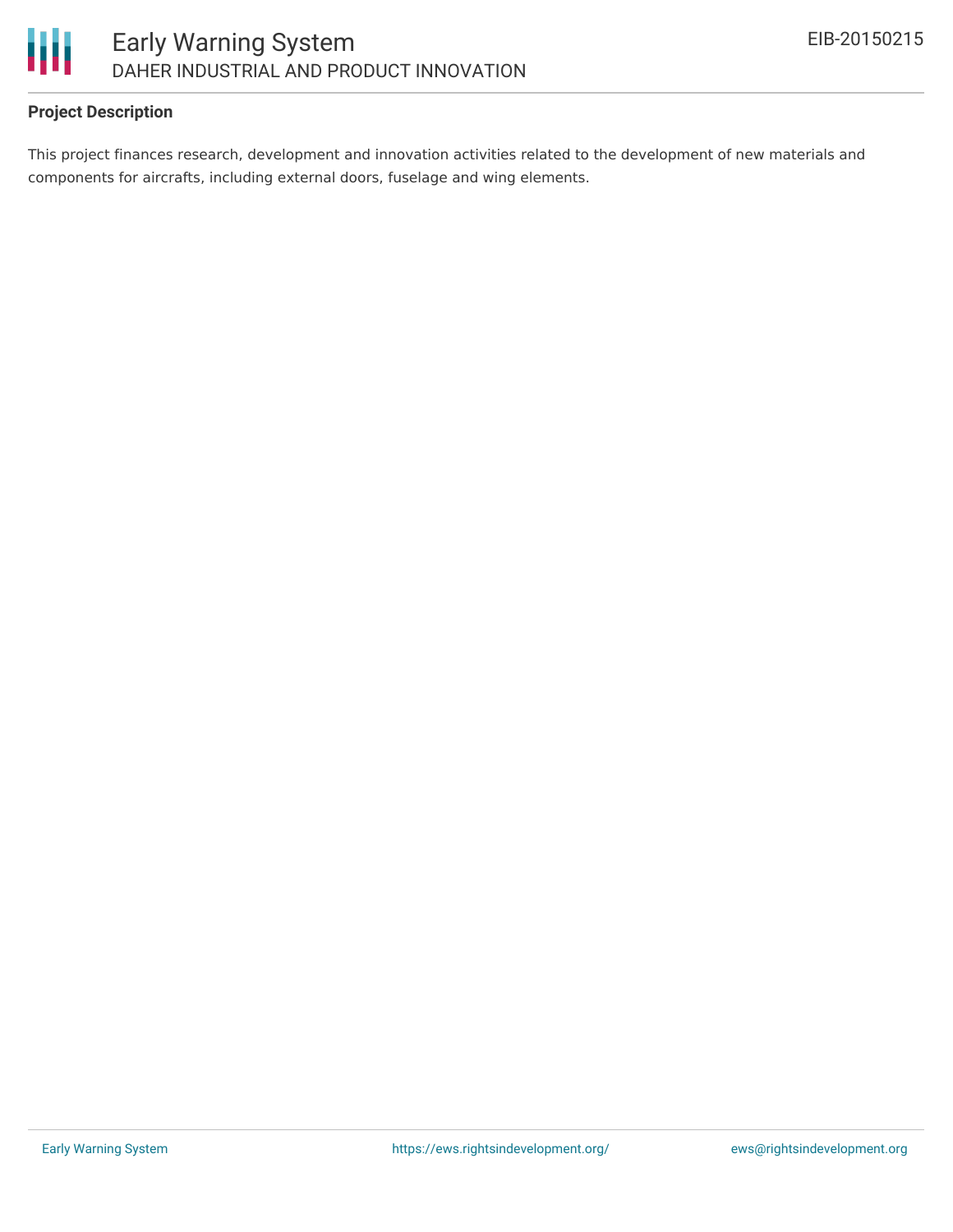# 朋

### **Investment Description**

European Investment Bank (EIB)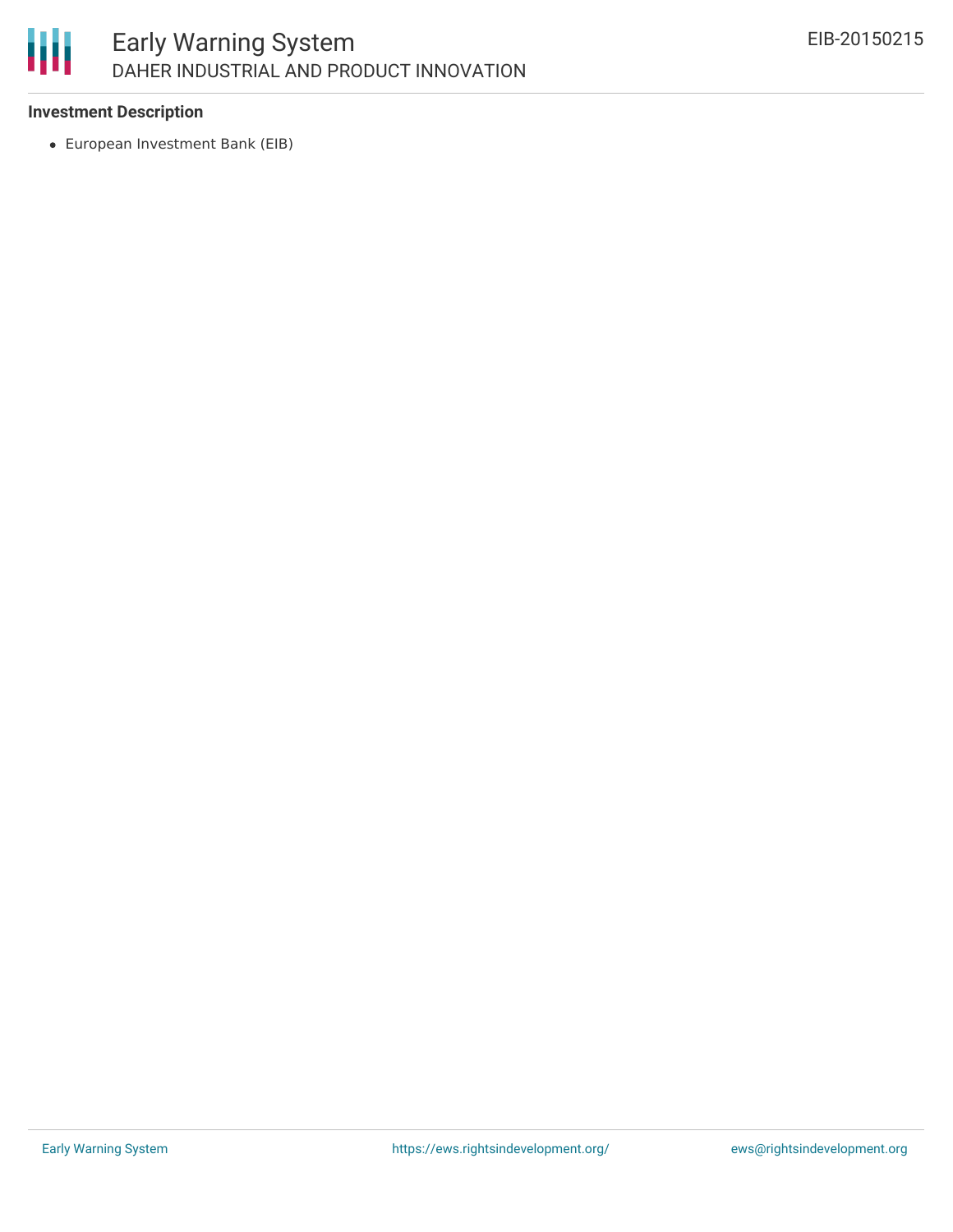

### **Contact Information**

\*No contacts available\*

#### ACCOUNTABILITY MECHANISM OF EIB

The EIB Complaints Mechanism is designed to facilitate and handle complaints against the EIB by individuals, organizations or corporations affected by EIB activities. When exercising the right to lodge a complaint against the EIB, any member of the public has access to a two-tier procedure, one internal - the Complaints Mechanism Office - and one external - the European Ombudsman. A complaint can be lodged via a written communication addressed to the Secretary General of the EIB, via email to the dedicated email address complaints@eib.org, by completing the online complaint form available at the following address: http://www.eib.org/complaints/form, via fax or delivered directly to the EIB Complaints Mechanism Division, any EIB local representation office or any EIB staff. For further details, check: http://www.eib.org/attachments/strategies/complaints\_mechanism\_policy\_en.pdf

When dissatisfied with a complaint to the EIB Complaints Mechanism, citizens can then turn towards the European Ombudsman. A memorandum of Understanding has been signed between the EIB and the European Ombudsman establishes that citizens (even outside of the EU if the Ombudsman finds their complaint justified) can turn towards the Ombudsman on issues related to 'maladministration' by the EIB. Note that before going to the Ombudsman, an attempt must be made to resolve the case by contacting the EIB. In addition, the complaint must be made within two years of the date when the facts on which your complaint is based became known to you. You can write to the Ombudsman in any of the languages of the European Union. Additional details, including filing requirements and complaint forms, are available at: http://www.ombudsman.europa.eu/atyourservice/interactiveguide.faces